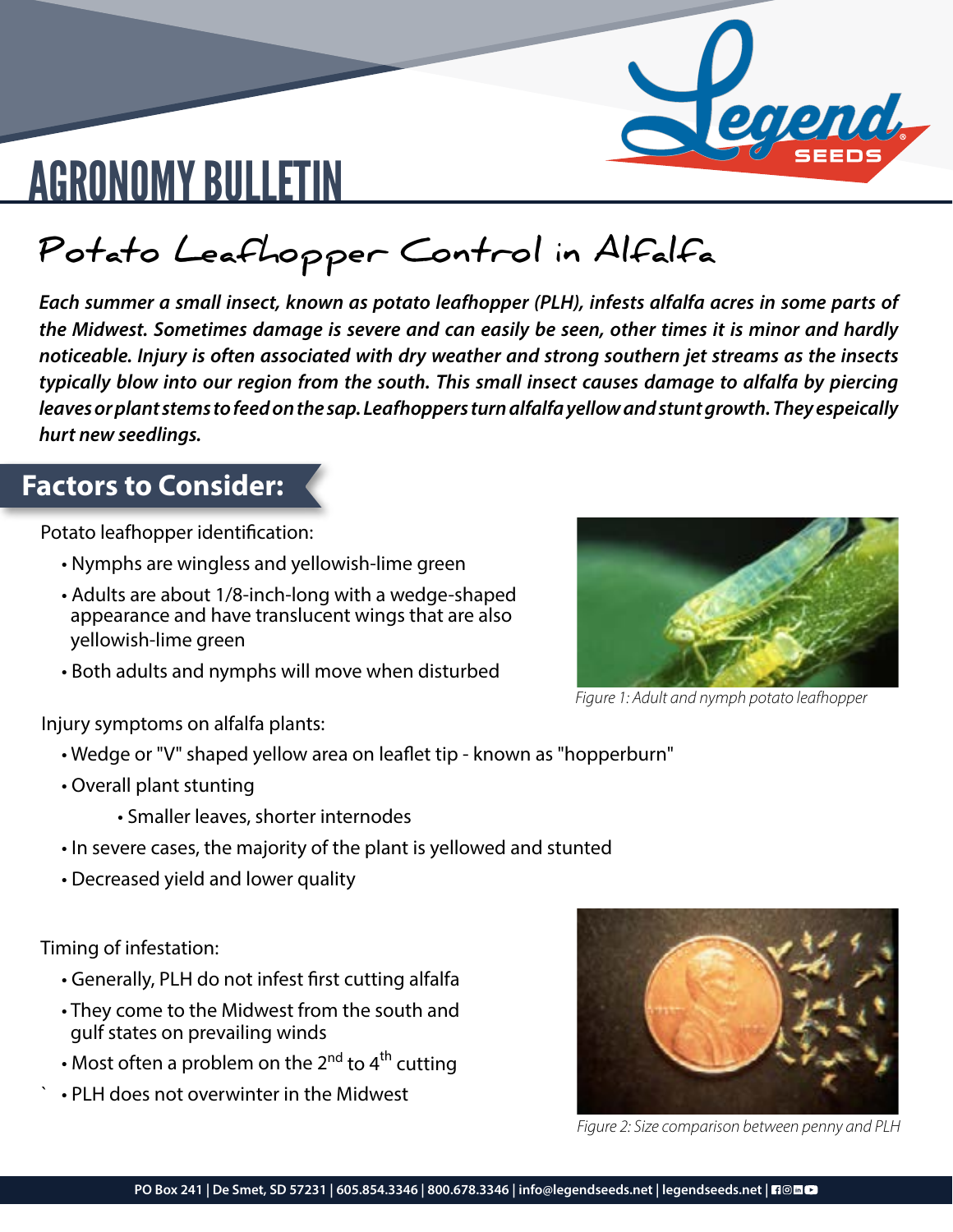## AGRONOMY BULLETIN

### **Action Plan:**

- **1.** Be aware when PLH migrate into alfalfa fields (generally, late May and on).
- **2.** Scout fields mid to late May for alfalfa weevil and PLH
- **3.** Check fields at least weekly for leafhoppers before symptoms appear
	- Fields should be sampled when dry and in calm conditions
	- Scout alfalfa field using a sweep net
	- Walk a zig zag pattern making ten sweeps per location. Sweep vigorously through foliage, using a 180-degree motion for one sweep. Check 5 locations in each field
	- After the tenth sweep, quickly put the net in and cinch it closed with one hand. Slowly pull the net out and count the leafhoppers caught. Count both adults and nymphs

apha,

- Once all locations have been sampled, calculate the number of leafhoppers per sweep
- •The recommendations vary with plant height in inches:
	- Under 3 inches = 0.2 potato leafhooper/sweep
	- $\cdot$  3 to 8 inches = 0.5 potato leafhooper/sweep
	- 8 to 12 inches = 1 potato leafhooper/sweep
	- 12+ inches = 2 potato leafhooper/sweep
- **4.** Apply insecticide when threshold levels are reached (see above and reference material).
- **5.** Cutting alfalfa causes winged PLH to move out of the field, so cut if mature enough.
- **6.** Planting a PLH resistant variety dramatically reduces or eliminates the need to spray for this insect

#### **Summary:**

Severe injury from PLH can reduce yield, not only of the present crop, but it can carry over to the following crop. Time spent scouting and applying appropriate control measures will return increased yields and possibly better forage quality. Improved resistant varieties are available and insecticide treatments are quite effective. The likelihood of PLH developing resistance to an insecticide is very low becasue any surviving insects from a pesticide application will not survive the winter. The pest has to repopulate from southern geographies each year and are generally not the primary target of insect control in the south.